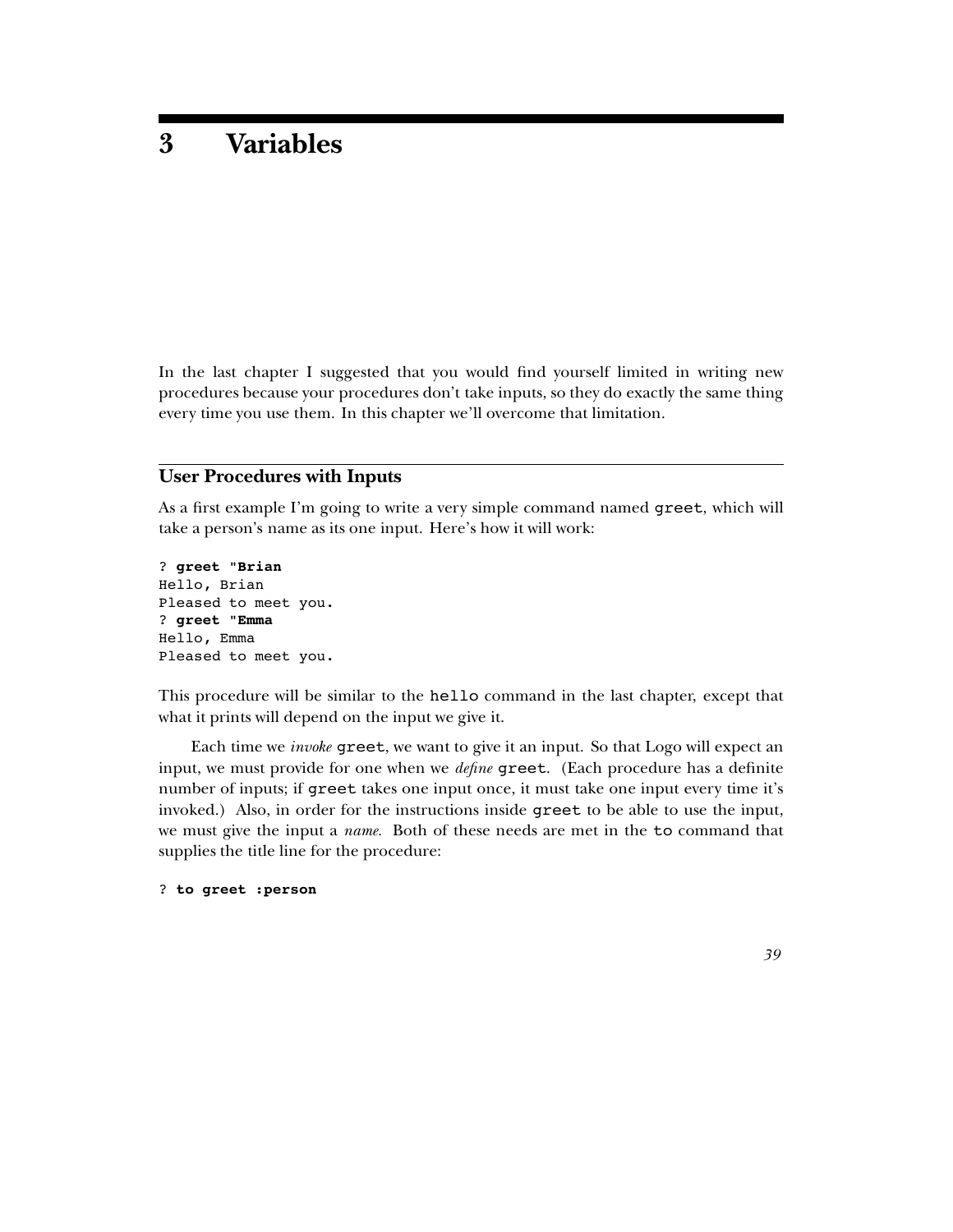You are already familiar with the use of the  $\texttt{to}$  command, the need for a word like  $\texttt{greet}$ question mark. What's new here is the use of  $\,:\,$  person after the procedure name. This addition tells Logo that the procedure greet will require one input and that the name of the input will be **person**. It may help to think of the input as a container; when the procedure greet is invoked, something (such as the word Brian or the word Emma) will be put into the container named person. to name the procedure, and the appearance of the greater-than prompt instead of the

to to, unlike the inputs to all other Logo procedures, are *not* evaluated before to is that special meaning is *not* in effect in a title line. Instead, the colon is simply a sort of *procedure* name, and the word person, which is an *input* name. Some versions of Logo Why is the colon used in front of the name person? Remember that the inputs mnemonic decoration to make a clear distinction between the word greet, which is a invoked. Later we'll see that a colon has a special meaning to the Logo evaluator, but don't even require the colon; you can experiment with yours if you're curious. (By the way, if you want to sound like a Logo maven, you should pronounce the colon "dots," as in "to greet dots person.")

To see why having a name for the input is helpful, look at the rest of the procedure definition:

```
>
print sentence "Hello, thing "person
>
print [Pleased to meet you.]
>
end
?
```
You already know about print and sentence and about quoting words with the thing . quotation mark and quoting lists with square brackets. What's new here is the procedure

Thing is an operation. It takes one input, which must be a word that's the name of a container. The output from  $\tt thing$  is whatever datum is in the container.

The technical name for what I've been calling a "container" is a *variable*. Every *variable has a name and a thing* (or *value*). The name and the thing are both *parts of* the that this *is* speaking loosely; what we should say is "the variable named person." Person itself is a *word,* which is different from a variable. variable. We'll sometimes speak loosely of "the variable  $\tt person,$ " but you should realize

When I type the instruction

greet "Brian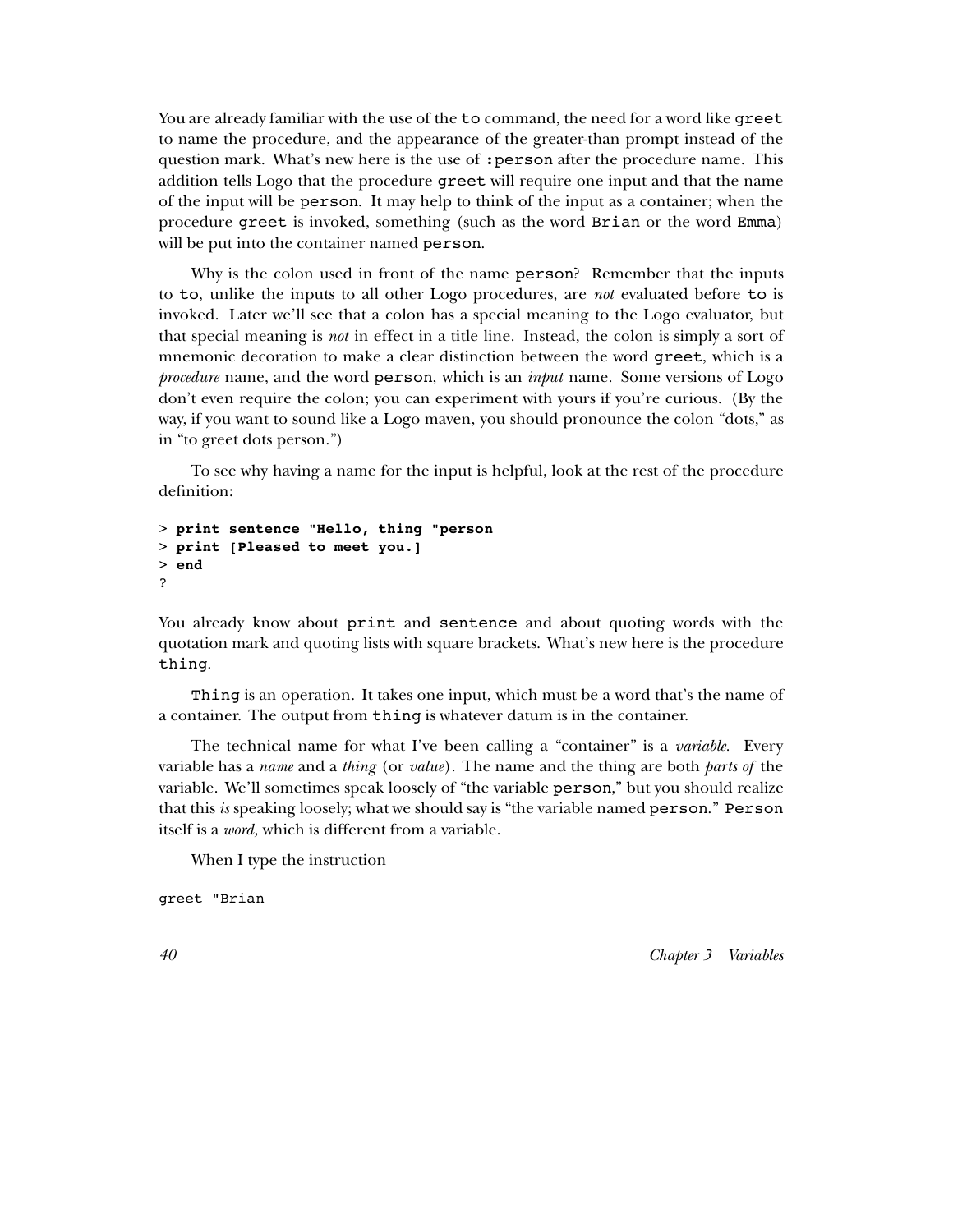the Logo interpreter starts with the first word on the line, greet. As usual, Logo takes this to be the name of a procedure. Logo discovers that greet requires one input, so it continues to the next thing on the line. This is a quoted word, "Brian. Since it's quoted, it requires no further interpretation. The word Brian itself becomes the input to greet.\*

person as its *name*, and the word Brian as its *thing.* (Please notice that I don't have to know the name of greet's input in order to use it. All I have to know is what *type of thing*—a person's name—greet expects as its input. What are the names of the inputs Logo is now ready to invoke greet. The first step, before evaluating the instruction lines in greet, is to create a variable to hold the input. This variable is given the word to a primitive like sentence? We don't know and we don't need to know.)

Logo now evaluates the first instruction in greet. The process is just like the ones the procedure thing with the word person as its input. The output from thing is the thing in the variable named person, namely the word Brian. That's how the word Brian becomes one of the inputs to se. Here's a plumbing diagram. we went through in such detail in Chapter 2. In the course of this evaluation Logo invokes



<sup>\*</sup> While reading the definition of greet, it's easy to say "the input is person"; then, while reading an invocation of greet, it's easy to say "the input is Brian." To avoid confusion between *formal parameter*. The value of the input, given when the procedure is invoked, is called an *actual argument.* In case the actual argument is the result of a more complicated subexpression, as in the the input's name and its value, there are more precise technical terms that we can use when necessar y. The name of the input, given in the title line of the procedure definition, is called a instruction

*User Procedures with Inputs 41*

greet first [Brian Harvey]

we might want to distinguish between the *actual argument expression*, first [Brian Harvey], and the *actual argument value*, which is the word Brian.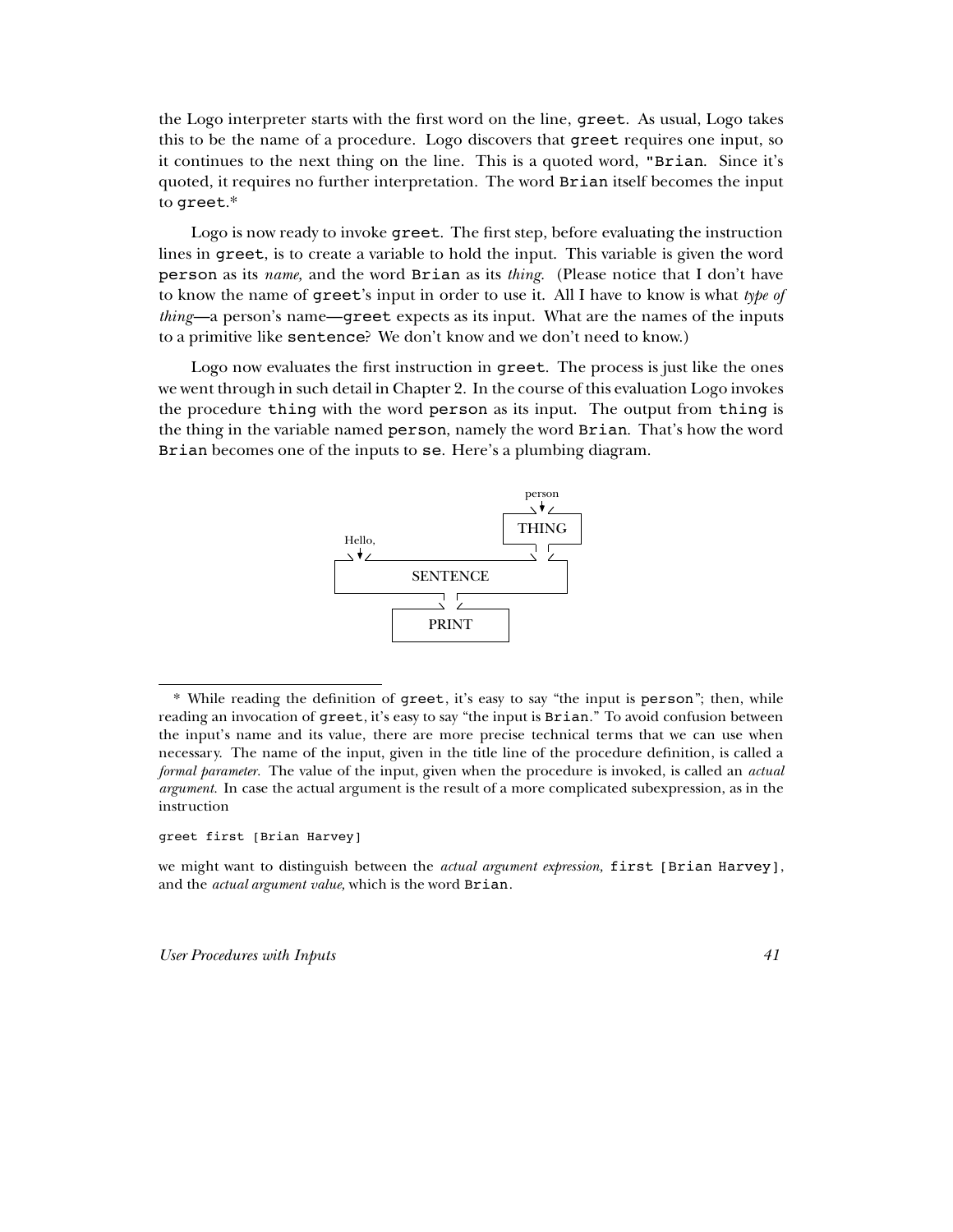# **What Kind of Container?**

One of the favorite activities that Logo experts use to while away the time when the computer is down is to argue about the best metaphor to use for variables. A variable is a container, but what kind of container?

assigns a *value* to the box by putting a letter in it. Reading a letter is like invoking <code>thing</code> One popular metaphor is a mailbox. The mailbox has a *name* painted on it, like "The Smiths." Inside the mailbox is a piece of mail. The person from the Post Office on the mailbox.

can contain several letters. A variable can only contain one thing or value. (I should say I don't like this metaphor very much, and if I explain why not, it may help illuminate for you some details about how variables work. The first problem is that a real mailbox "one thing at a time," since we'll see that it's possible to replace the thing in a variable with a different thing.)

thing to look at the thing in a variable, on the other hand, it's still in the variable. You could use thing again and get the same answer. Another problem with the mailbox metaphor is that to read a letter, you take it out of the mailbox and tear it open. Then it isn't in the mailbox any more. When you invoke

There are two metaphors that I like. The one I like best won't make sense for a while, until we talk about scope of variables. But here is the one I like second best: Sometimes when you take a bus or a taxi, there is a little frame up in front that looks like this:



*name* of a variable. Each bus driver has a metal or plastic plate that says "John Smith" or whoever it is. The driver inserts this plate, which corresponds to the *value* of the variable, The phrase "your driver's name is" is like a label for this frame, and it corresponds to the into the frame. You can see why this is a closer metaphor than the mailbox. There is only one plate in the frame at a time. To find out who's driving the bus, you just have to look inside the frame; you don't have to remove the plate.

(To be strictly fair I should tell you that some Logoites don't like the whole idea of containers. They have a completely different metaphor, which involves sticking labels on things. But I think it would only confuse you if I explained that one right now.)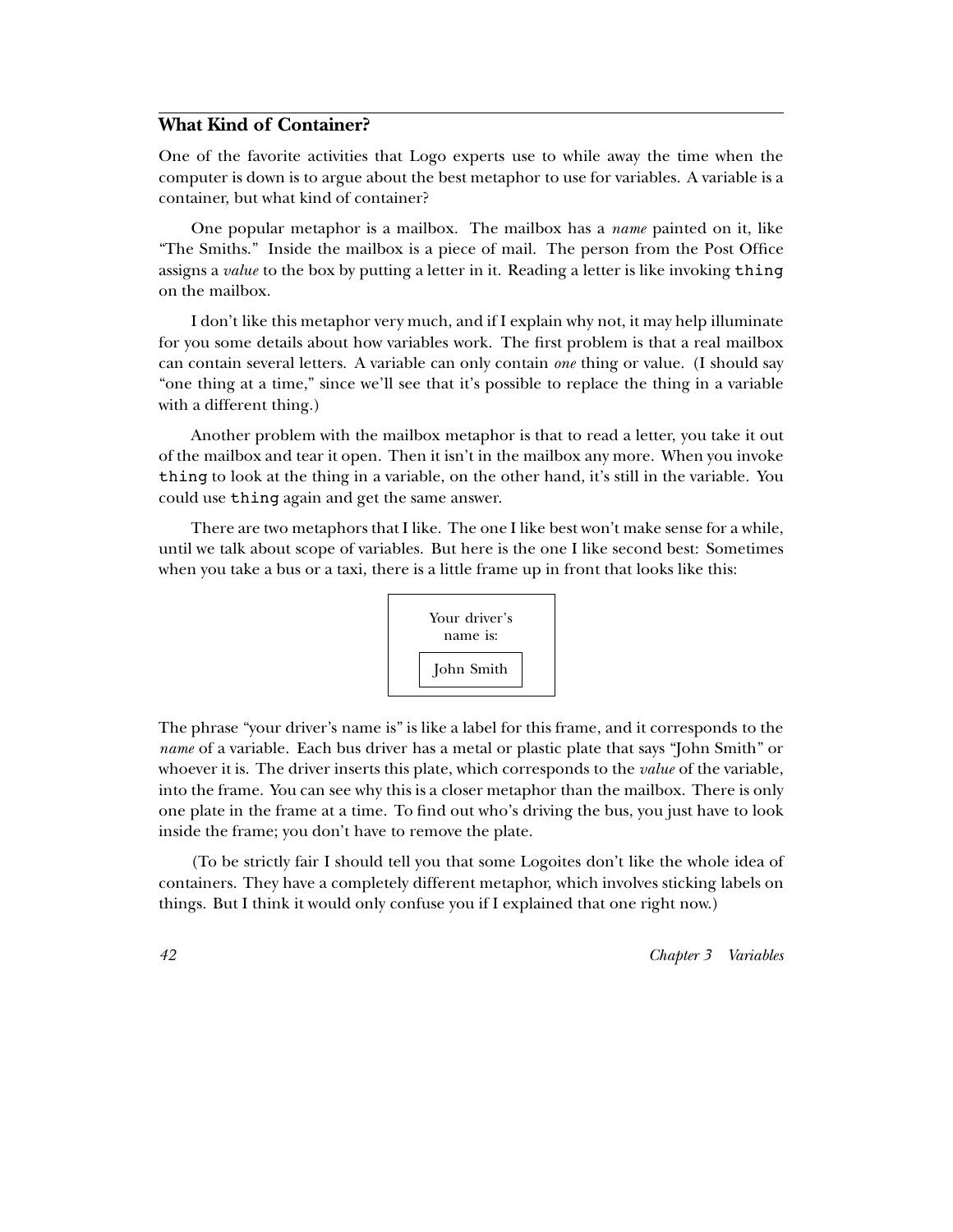### **An Abbreviation**

Examining the value of a variable is such a common thing to do in a Logo procedure that there is a special abbreviation for it. Instead of the expression

thing "person

you can simply say

:person

So in the greet procedure, we could have said

print sentence "hello :person

Please note that the colon is *not* just an abbreviation for the word thing but rather for the combination thing-quote.

When drawing plumbing diagrams, treat :narf as if it were spelled out as thing "narf .

# **More Procedures**

It's time to invent more procedures. I'll give you a couple of examples and you should make up more on your own.

```
primer "Paul
?
to primer :name
print (sentence first :name [is for] word :name ".)
print (sentence "Run, word :name ", "run.)
print (sentence "See :name "run.)
end
P is for Paul.
Run, Paul, run.
See Paul run.
```
*More Procedures 43*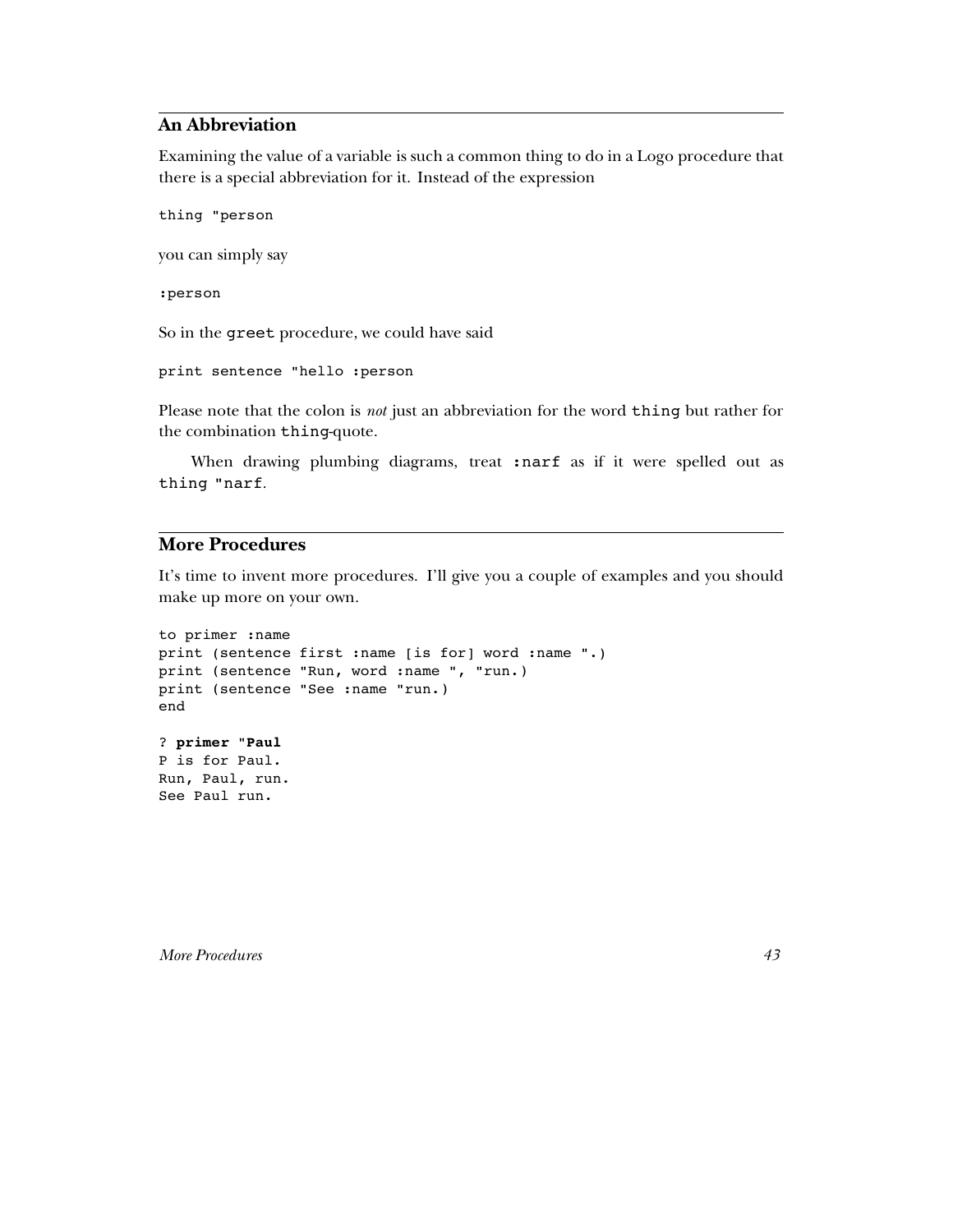Primer uses the extra-input kludge I mentioned near the end of Chapter 2. It also shows how the operations word and sentence can be used in combination to punctuate a sentence properly.

With all of these examples, incidentally, you should take the time to work through each instruction line to make sure you understand what is the input to what.

```
soap.opera "Bill "Sally "Fred
?
to soap.opera :him :her :it
print (sentence :him "loves word :her ".)
print (sentence "However, :her [doesn't care for] :him "particularly.)
print (sentence :her [is madly in love with] word :it ".)
print (sentence :him [doesn't like] :it [very much.])
end
Bill loves Sally.
However, Sally doesn't care for Bill particularly.
Sally is madly in love with Fred.
Bill doesn't like Fred very much.
```
In this example you see that a procedure can have more than one input. Soap.opera use. You should also notice that soap.opera has a period in the middle of its name, has three inputs. You can also see why each input must have a name, so that the instructions inside the procedure have a way to refer to the particular input you want to not a space, because the name of a procedure must be a single Logo word.

For the next example I'll show how you can write an *interactive* procedure, which reads something you type on the keyboard. For this we need a new tool. Readlist is single line (up to a  $\text{RETURN}$ ). Readlist waits for you to type a line, then outputs what an operation with no inputs. Its output is always a list, containing whatever you type on a you type.

```
to converse
print [Please type your full name.]
halves readlist
end
to halves :name
print sentence [Your first name is] first :name
print sentence [Your last name is] last :name
end
```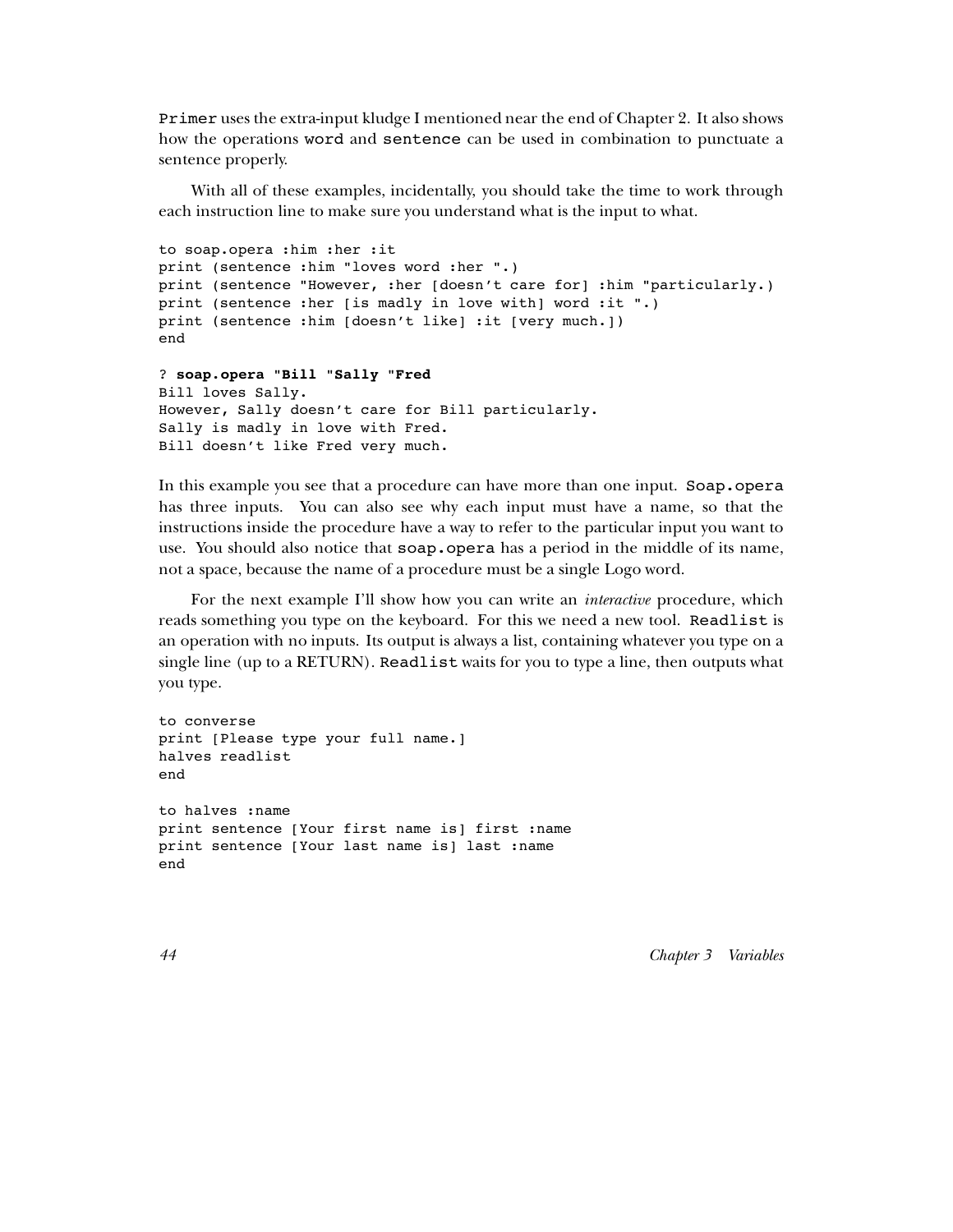**converse** ? **Brian Harvey** please type your full name. Your first name is Brian Your last name is Harvey

This program includes two procedures, converse and halves. (A *program* is a bunch of procedures that work together to achieve a common goal.) Converse is the *top-level* procedure. In other words, converse is the procedure that you invoke at the questionmark prompt to set the program in motion. Halves is a *subprocedure* of  $\verb|converse|$ , which is a *superprocedure* of halves. means that halves is invoked by an instruction inside converse. Similarly, converse

"superprocedure." The first thing is that these are *relative* terms. It doesn't mean anything to say "Halves is a subprocedure." Any procedure can be used as part of a larger program. Converse, for example, is a superprocedure of <code>halves</code>, but <code>converse</code> subprocedures. For example, sentence is a subprocedure of halves. There are two things you should notice about the terminology "subprocedure" and might at the same time be a subprocedure of some higher-level procedure we haven't written yet. The second point is that primitive procedures can also be considered as

(Now that we're dealing with programs containing more than one defined procedure, it's a good time for me to remind you that the commands that act on procedures can accept a list as input as well as a single word. For example, you can say

```
po [converse halves]
```
and Logo will print out the definitions of both procedures.)

Why are two procedures necessary for this program? When the program reads your full name, it has to remember the name so that it can print two parts of it separately. It wouldn't work to say

```
to incorrect.converse
print [Please type your full name.]
print sentence [Your first name is] first readlist
print sentence [Your last name is] last readlist
end
```
because each invocation of readlist would read a separate line from the keyboard instead of using the same list for both first and last names. We solve this problem by using

*More Procedures 45*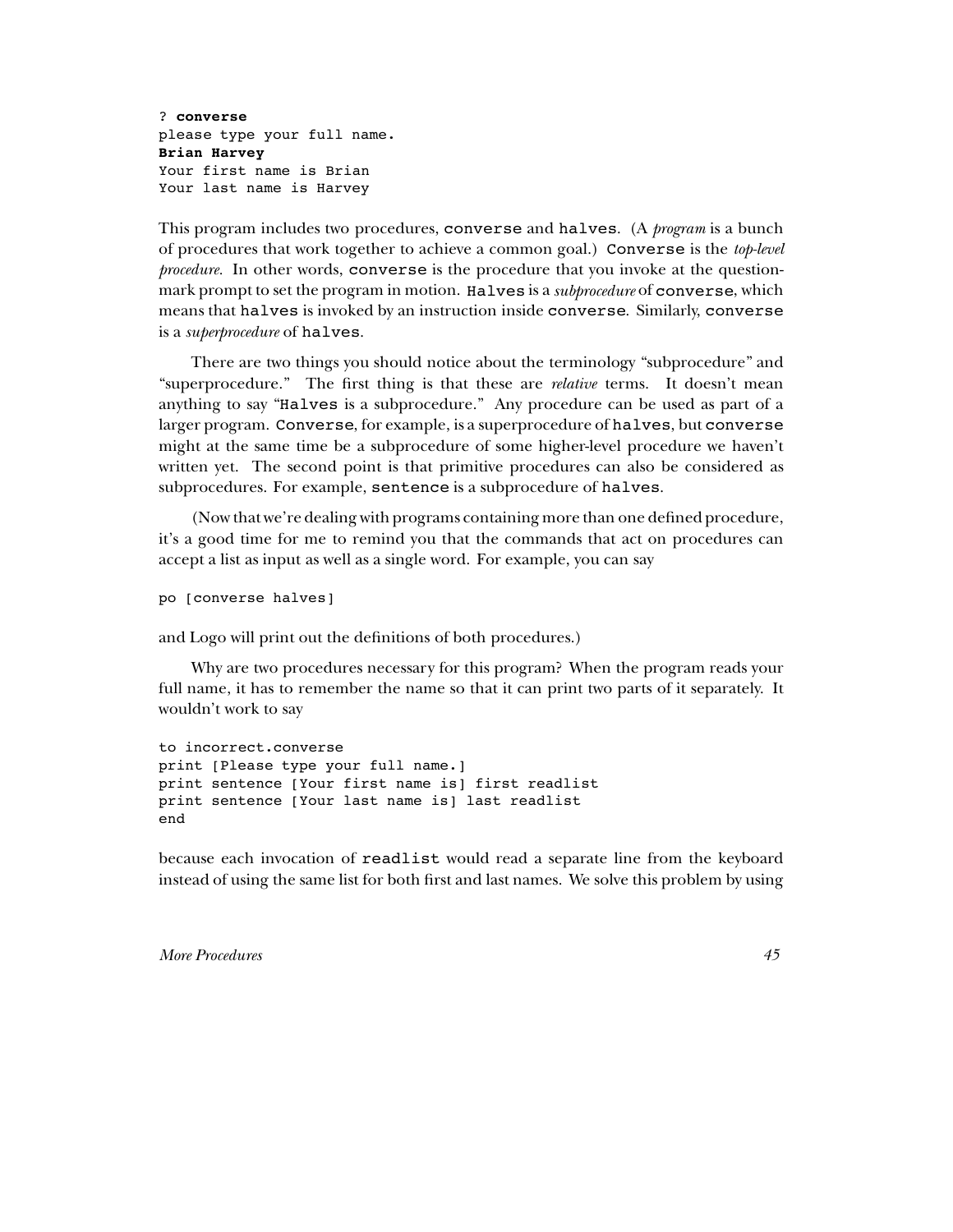the output from readlist as the input to a subprocedure of converse and letting the subprocedure do the rest of the work.

One of the examples in Chapter 1 was this procedure:

```
to hi
print [Hi. What's your name?]
print sentence [How are you,] word first readlist "?
ignore readlist
print [That's nice.]
end
```
Hi uses a procedure called ignore that we haven't yet discussed. Ignore is predefined in Berkeley Logo but would be easy enough to define yourself:

```
to ignore :something
end
```
That's not a misprint; ignore really has no instructions in its definition. Ignore is a In hi, the instruction command that takes one input and has no effect at all! Its purpose is to ignore the input.

```
ignore readlist
```
couldn't just use **readlist** as an instruction all by itself because a complete instruction has to begin with a command, not an operation. That is, since readlist outputs a want to **ignore** it.) waits for you to type a line on the keyboard, then just ignores whatever you type. (We value, there must be a command to tell Logo what to do with that value. In this case, we

☞ Write a procedure to conjugate the present tense of a regular first-conjugation (-er) see.) That is, the letters  $er$  at the end of the verb should be replaced by a different French verb. (Never mind if you don't know what any of that means! You're about to ending for each pronoun:

```
conj "jouer
?
je joue
tu joues
il joue
nous jouons
vous jouez
elles jouent
```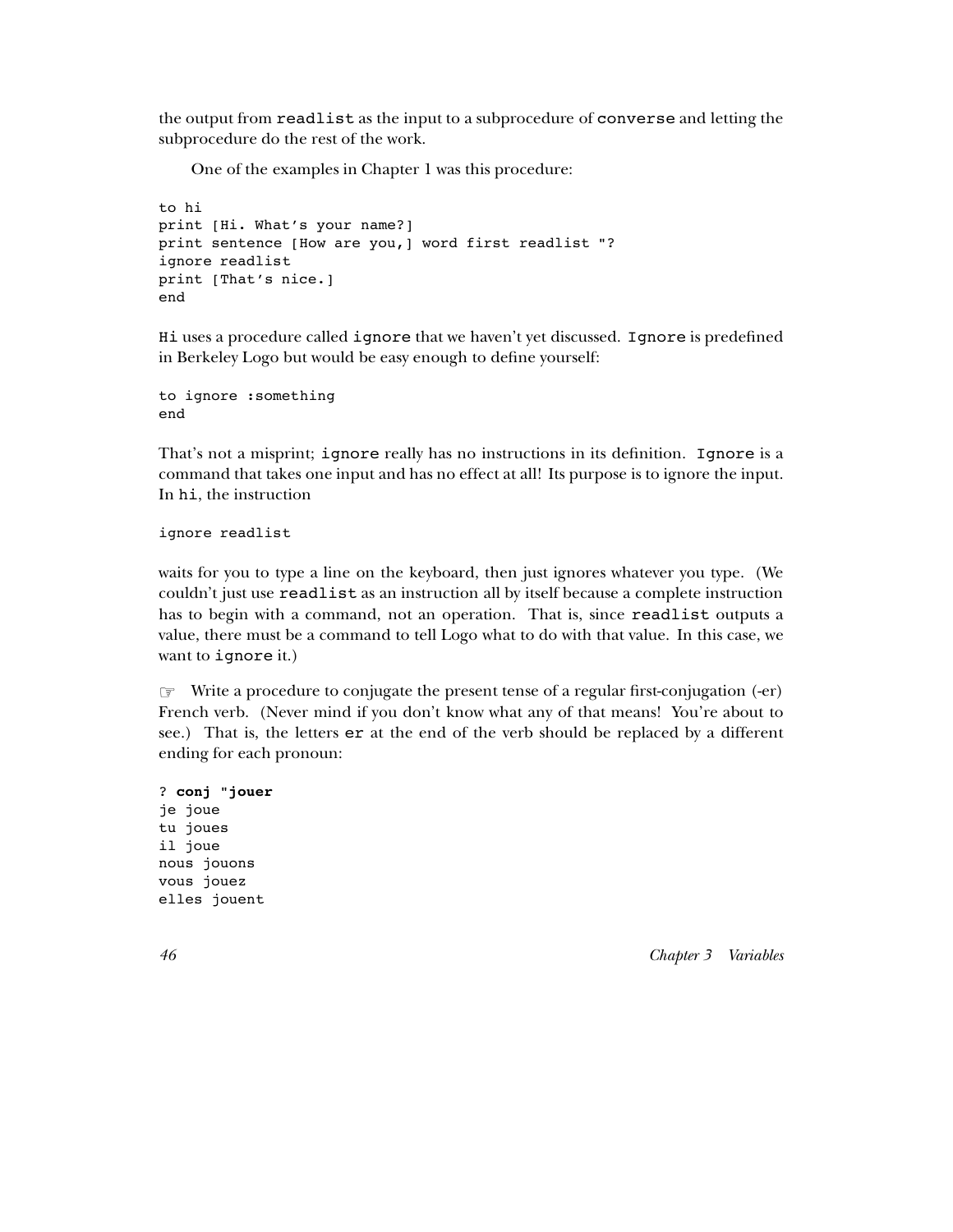The verb jouer (to play) consists of the root jou combined with the infinitive ending er. Print six lines, as shown, in which the ending is changed to e, es, etc. Try your procedure on monter (to climb), frapper (to hit), and garder (to keep).

By the way, in a practical program we would have to deal with the fact that French contains many irregular verbs. In addition to wildly irregular ones like être (to be, irregular even in English) there are ones like manger, to eat, which are almost regular except that the first and second person plural forms keep the letter e: nous mangeons. Many issues in natural language programming (that is, getting computers to speak or understand human language) turn out like this—90% of the cases are trivial, but most of your effort goes into the other 10%.

#### **An Aside on Variable Naming**

the frame tells you what to expect inside the frame. Variable names like person and name serve a similar purpose. (You might argue that the it in the group of names him, her, and it is a little misleading. But it serves to keep the story straight, probably better than an alternative like him1 and him2.) In my metaphor about the frame containing the bus driver's name, the inscription on

Another kind of frame is the one you sometimes see around a car's license plate:



I know it's pedantic to pick apart a joke, but just the same I want to make the point that this one works only because the car itself provides enough clues that what belongs in the frame is indeed a license plate. If you were unfamiliar with the idea of license plates, that frame wouldn't help you.

The computer equivalent of this sort of joke is to give your variables names that don't reflect their purpose in the procedure. Some people like to name variables after their boyfriends or girlfriends or relatives. That's okay if you're writing simple programs, like the ones in this chapter, in which it's very easy to read the program and figure out what it does. But when you start writing more complicated programs, you'll need all the help you can get in remembering what each piece of the program does. I recommend starting early on the habit of using sensible variable names.

*An Aside on Variable Naming 47*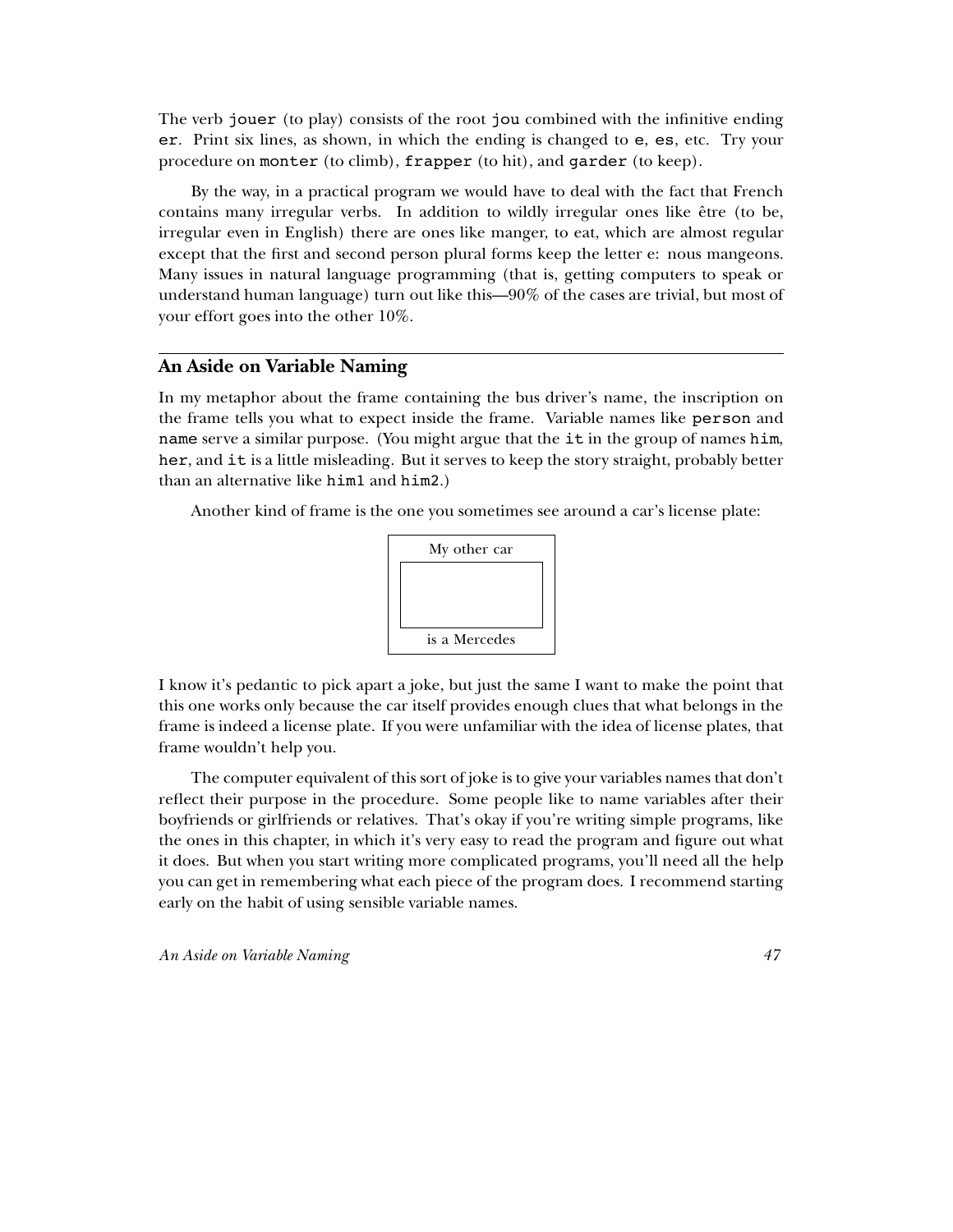### **X Don't Call It**

refuse to read any program in which there is a variable named  ${\bf x}.$ Another source of trouble in variable naming is lazy fingers. When I'm teaching programming classes, a big part of my job is reading program listings that students bring to me, saying, "I just can't find the bug in this program." I have an absolute rule that I

names like **x**, you run the risk of using the same name for two different purposes at the My students always complain about this arbitrary rule at first. But more often than not, a student goes through a program renaming all the variables and then finds that the bug has disappeared! This magical result comes about because when you use variable same time. When you pick reasonable names, you'll pick two different names for the two purposes.

For reasons that aren't very important any more, BASIC used to *require* single-letter It is people who've programmed in BASIC who are most likely to make this mistake. variable names. Even now there are limits on longer names in most versions of BASIC that make it risky to use more than two or three letters in a name. So if you're a BASIC programmer, you've probably gotten into bad habits, which you should make a point of correcting.

### **Writing New Operations**

have had an *effect* (like printing something) rather than an *output* to be used with other So far all the procedures we've written have been commands. That is, our procedures procedures. You can also write operations, once you know how to give your procedure an output. Here is an example:

to second :thing output first butfirst :thing end

```
print second [the red computer]
?
red
```
Second is an operation with one input. Like the primitive operation first, it extracts a component of its input, either a character from a word or a member from a list. However, it outputs the second component instead of the first one.

output. Output can be used only inside a procedure definition, not at top level. (In What is new in this procedure definition is the use of the primitive command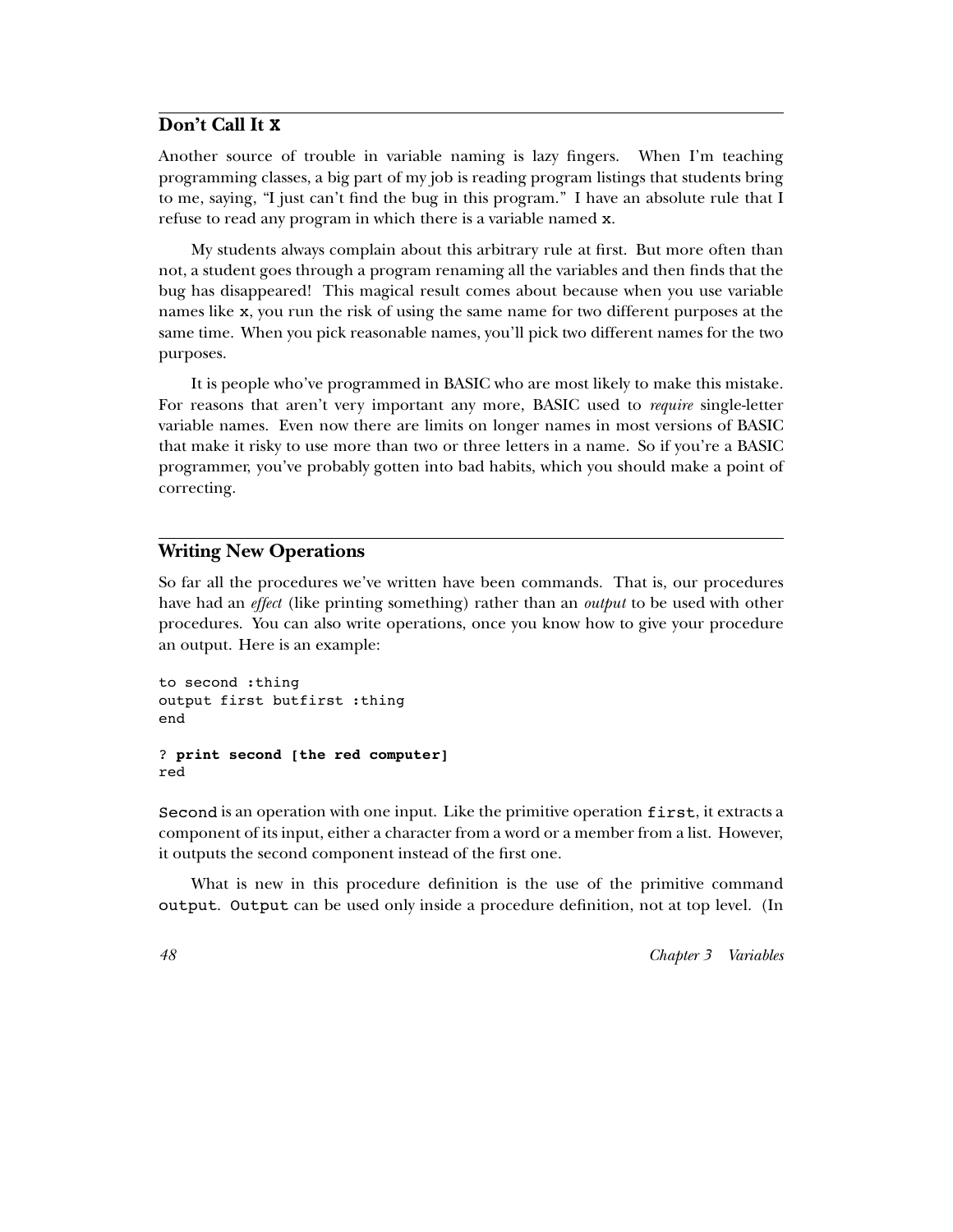one input, which can be any datum. The effect of output is to make the datum you other words, not when you are typing in response to a question-mark prompt.) It takes supply as its input be the output from your procedure.

Some people find it confusing that output itself is a *command*, even though a procedure that uses output is an *operation*. But it makes sense for output to be the output you want your procedure (the procedure named second in this case) to supply. head of a complete instruction. The effect of the instruction is to inform Logo what

Another possible confusion is between output and print. The problem is that people talk about "computer output" while waving a stack of paper at you, so you think of "output" as meaning "stuff the computer printed." But in Logo, "output" is something one procedure hands to another procedure, not something that is printed.

I chose the name  $\tt{thing}$  for the input to  $\tt{second}$  to remind myself that the input can be anything, word or list. Thing is also, as you know, the name of a primitive procedure. thing is a variable name. (This can happen because you put dots in front of the word as an abbreviation or because you explicitly typed  $\tt thing$  and used the word as its input.) The expression: thing is an abbreviation for This is perfectly okay. The same word can name both a procedure and a variable. Logo can tell which you mean by the context. A word that is used in an instruction without punctuation is a procedure name. A word that is used as an input to the procedure

thing "thing

in which the first thing names a procedure, and the second thing names a variable.

☞ Write an operation  ${\tt query}$  that takes a sentence as input and that outputs a question formed by swapping the first two words and adding a question mark to the last word:

```
?
print query [I should have known better]
should I have known better?
?
print query [you are experienced]
are you experienced?
```
## **Scope of Variables**

This is going to be a somewhat complicated section, and an important one, so slow down and read it carefully.

When one procedure with inputs invokes another procedure with inputs as a subprocedure, it's possible for them to share variables and it's also possible for them to

*Scope of Variables 49*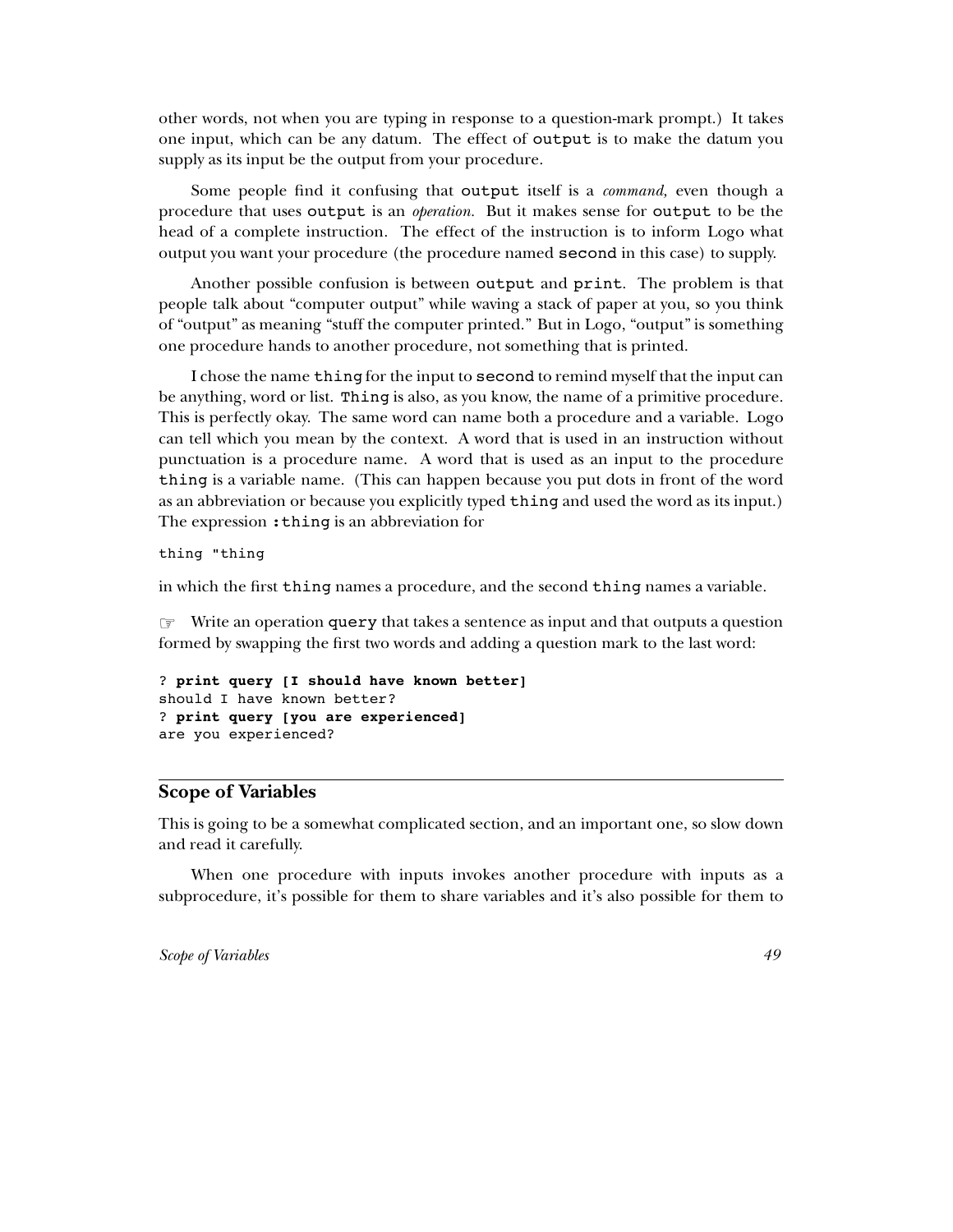have separate variables. The following example isn't meant to do anything particularly interesting, just to make explicit what the rules are.

```
top "a "b
?
to top :outer :inner
print [I'm in top.]
print sentence [:outer is] :outer
print sentence [:inner is] :inner
bottom "x
print [I'm in top again.]
print sentence [:outer is] :outer
print sentence [:inner is] :inner
end
to bottom :inner
print [I'm in bottom.]
print sentence [:outer is] :outer
print sentence [:inner is] :inner
end
I'm in top.
:outer is a
:inner is b
I'm in bottom.
:outer is a
:inner is x
I'm in top again.
:outer is a
:inner is b
```
First, concentrate on the variable named  $\verb"outer".$  This name is used for the first input to top. Bottom doesn't have an input named outer. When bottom refers to : outer, since it doesn't have one of its own, the reference is to the variable outer that belongs to its superprocedure, top. That's why a is printed as the value of outer in both procedures.

## **If a procedure refers to a variable that does not belong to that procedure, Logo looks for a variable of that name in the superprocedure of that procedure.**

Suppose procedure a invokes procedure b, and b invokes c. Suppose an instruction in procedure  $\boldsymbol{c}$  refers to a variable  $\boldsymbol{v}$ . First Logo tries to find a variable named  $\boldsymbol{v}$  that belongs to c. If that fails, Logo looks for a variable named v that belongs to procedure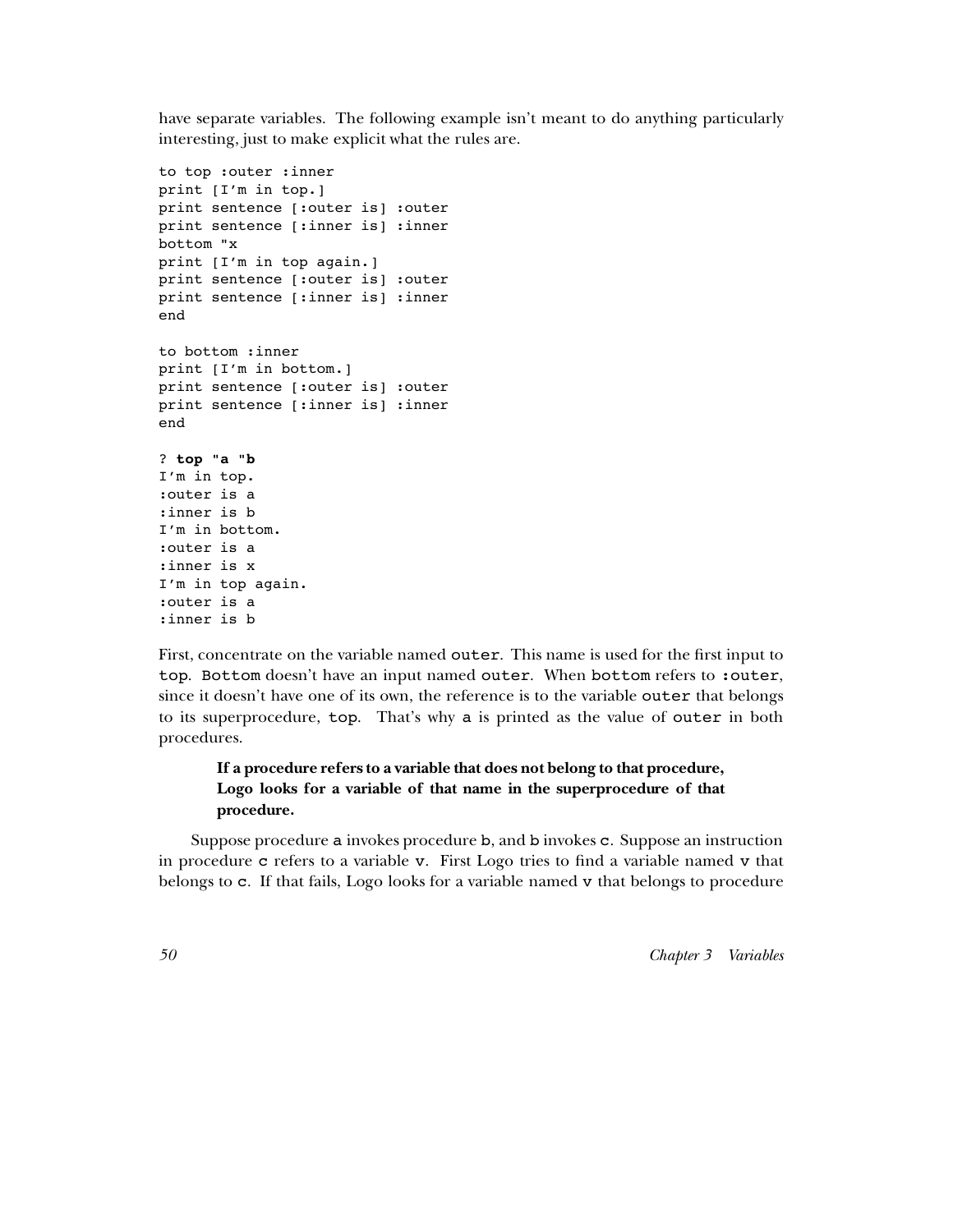b. Finally, if neither  ${\tt c}$  nor  ${\tt b}$  has a variable named  ${\tt v}$ , Logo looks for such a variable that belongs to procedure **a**.

Now look at *inner*. The important thing to understand is that *there are two variables named* inner, one belonging to each procedure. When top is invoked, its input named inner gets the word b as its value. When top invokes bottom, bottom's input (which is also named  $\mathtt{inner})$  gets the value  $\mathtt{x}.$  But when  $\mathtt{bottom}$  finishes, and  $\mathtt{top}$  continues, the name inner once again refers to the variable named inner that belongs to top. The one that belongs to bottom has disappeared.

**Variables that belong to a procedure are temporary. They exist only so long as that procedure is active. If one procedure has a variable with the same name as one belonging to its superprocedure, the latter is temporarily "hidden" while the subprocedure is running.**

input variables as *local* to a particular procedure. Inputs are always local in Logo. There *dynamic scope,* which is what that rule is called. Because each procedure has its own variable named **inner**, we refer to the procedure is also a name for the fact that a procedure can refer to variables belonging to its superprocedures. If you want to show off, you can explain to people that Logo has

#### **The Little Person Metaphor**

Earlier I told you my second favorite metaphor about variables. My very favorite is an old one, which Logo teachers have been using for years. It is a metaphor about procedures as well as variables, which is why I didn't present it earlier. Now that you're thinking about the issue of variable scope, you can see that to have a full understanding of variables, you have to be thinking about procedures at the same time.

little people *actors* and to call their procedures *scripts*. Each actor has only one script, but Each person is a specialist at a particular procedure. So there are print people and butfirst people and bottom people and greet people. I like to think of these The metaphor is that inside the computer there is a large community of little people. people as elves, because I started teaching Logo on a computer called a PDP-11, and I like the pun of an elf inside an 11. But if you find elves too cute or childish, perhaps you should think of these people as doctors in white coats, specializing in dermatology or ophthalmology or whatever. Another terminology for the same idea, one which is becoming more and more widely used in advanced computer science circles, is to call the several actors can have the same script.

*The Little Person Metaphor 51*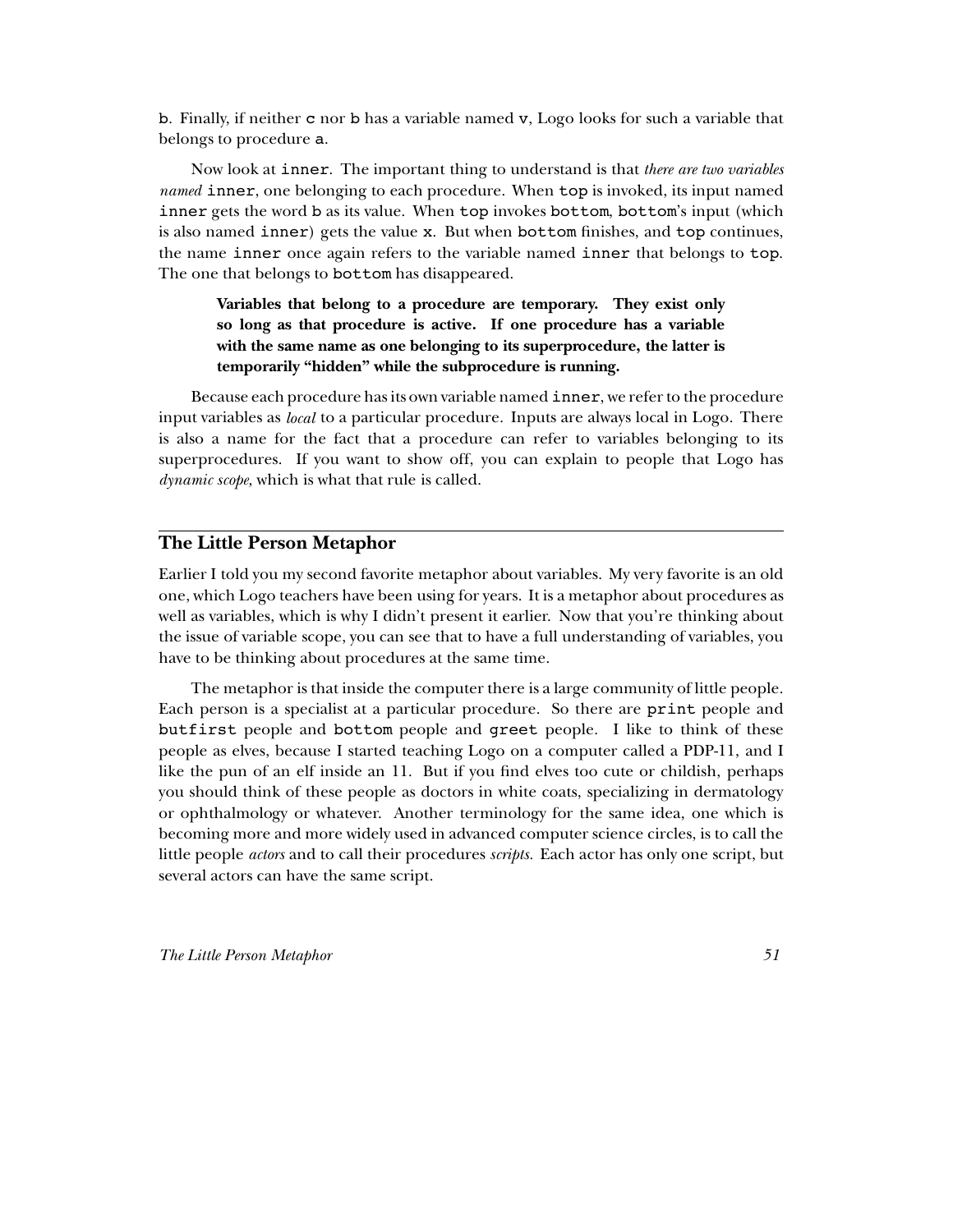who is an expert on that procedure goes to work. (It's important that the person is *an expert in* the procedure, and not the procedure *itself;* we'll see later that there can be two In any case, what's important is that when a procedure is invoked, a little person little people carrying out the same procedure at the same time. This is one of the more complicated ideas in Logo, so I think the expert metaphor will help you later.)

knows has inputs. A print expert has one pocket; a sentence expert has two. Each You may be wondering where the variables come in. Well, each elf is wearing a jerkin, a kind of vest, with a bunch of pockets. (If your people are doctors, the pockets are in those white lab coats.) A person has as many pockets as the procedure he or she pocket can contain a datum, the value of the variable. (The pockets are only big enough for a single datum.) Each pocket also has a name tag sewn on the inside, which contains the name of the variable.

The name tags are on the inside to make the point that other people don't need to know the names of an expert's variables. Other experts only need to know how many pockets someone has and what kind of thing to put in them.

When I typed

top "a "b

the Chief Elf (whose name is Evaluator) found an elf named Theresa, who is a top expert, and put an **a** in her first pocket and a **b** in her second pocket.

Theresa's first instruction is

```
print [I'm in top.]
```
To carry out that instruction, she handed the list  $[I'm in top.]$  to another elf named Peter, a print expert.

Theresa's second instruction is

print sentence [:outer is] :outer

give him his orders, she first had to deal with Sally, a **sentence** expert. (This is the old second pocket until she got the information from Tom, a thing expert. (Remember that : outer is an abbreviation for thing "outer.) To carry out this instruction, Theresa wanted to hire Peter again, but before she could evaluation story from Chapter 2 again.) But Theresa didn't know what to put in Sally's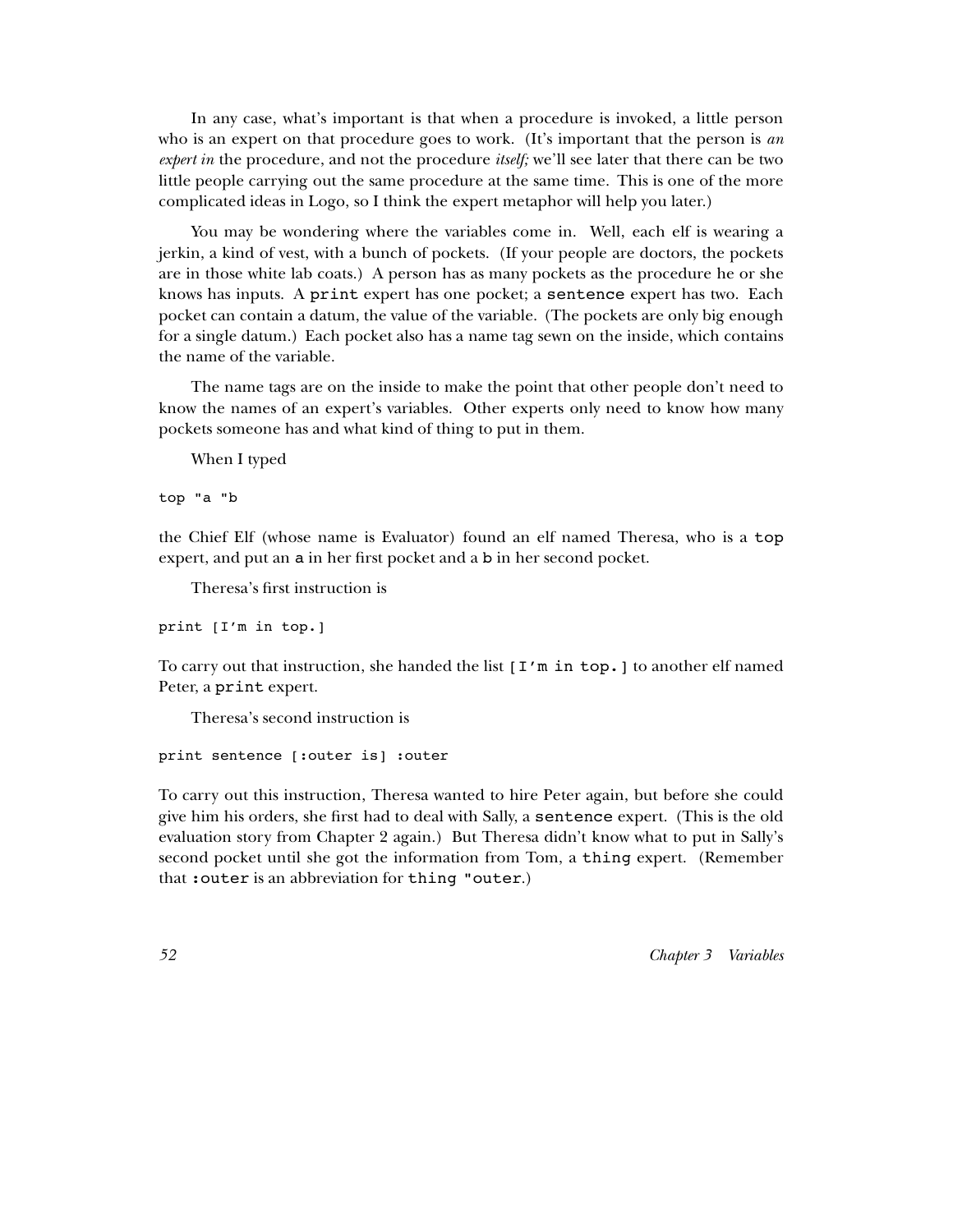a name tag saying outer. (Theresa is *planning* to hire Sally and then Peter, to finish What's important right now is how Tom does his job. Tom is a sort of pickpocket. He doesn't steal anything; he just sneaks looks in other people's pockets. There are lots of people inside the computer, but the only ones with things in their pockets are the ones who are actually employed at a given moment. Aside from Tom himself, the only person who was employed at the time was Theresa, so Tom could only look in her pockets for carrying out her instruction, but she can't hire them until she gets the information she needs from Tom.)

Later Theresa will hire Bonnie, a bottom specialist, to help with the instruction

bottom "x

Theresa will give Bonnie the word **x** to put in her pocket. Bonnie also has an instruction

print sentence [:outer is] :outer

something named outer. In that case Tom first looks in the pockets of Bonnie, the person who hired him. Not finding a pocket named outer, Tom can then check the As part of the process of carrying out this instruction, Bonnie will hire Tom to look for pockets of Theresa, the person who hired Bonnie. (If you're studying Logo in a class with other people, it can be both fun and instructive to act this out with actual people and pockets.)



An appropriate aspect of this metaphor is that it's slightly rude to look in someone else's pockets, and you shouldn't do it unnecessarily. This corresponds to a widely

*The Little Person Metaphor 53*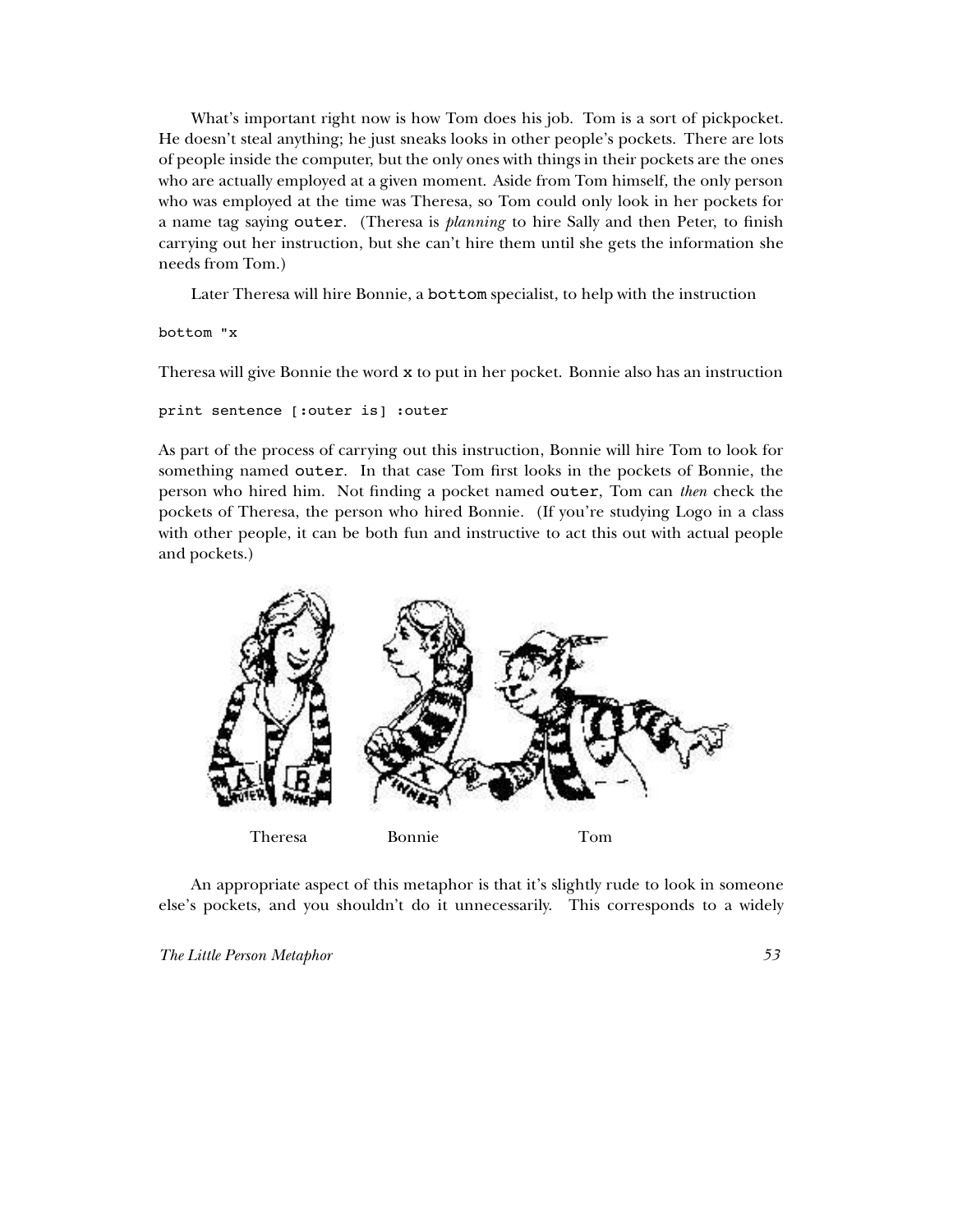accepted rule of Logo style: most of the time, you should write procedures so that they don't have to look at variables belonging to their superprocedures. Whatever information a procedure needs should be given to it explicitly, as an input. You'll find situations in which that rule seems very helpful, and other situations in which taking advantage of dynamic scope seems to make the program easier to understand.

☞ conj The procedure you wrote earlier deals only with the present tense of the verb. single procedure  $\texttt{superconj}$  that takes two inputs, a verb and a list of six endings, and In French, many other tenses can be formed by a similar process of replacing the endings, but with different endings for different tenses. Also, second conjugation (-ir) and third conjugation (-re) verbs have different endings even in the present tense. You don't want to write dozens of almost-identical procedures for each of these cases. Instead, write a performs the conjugation:

```
superconj "jouer [ais ais ait ions iez aient]
? ; imperfect tense
superconj "finir [is is it issons issez issent]
? ; 2nd conj present
je jouais
tu jouais
il jouait
nous jouions
vous jouiez
elles jouaient
je finis
tu finis
il finit
nous finissons
vous finissez
elles finissent
```
procedure. My superconj looks like this: You can save some typing and take advantage of dynamic scope if you use a helper

```
to superconj :verb :endings
sc1 "je 1
sc1 "tu 2
sc1 "il 3
sc1 "nous 4
sc1 "vous 5
sc1 "elles 6
end
```
Write the helper procedure sc1 to finish this.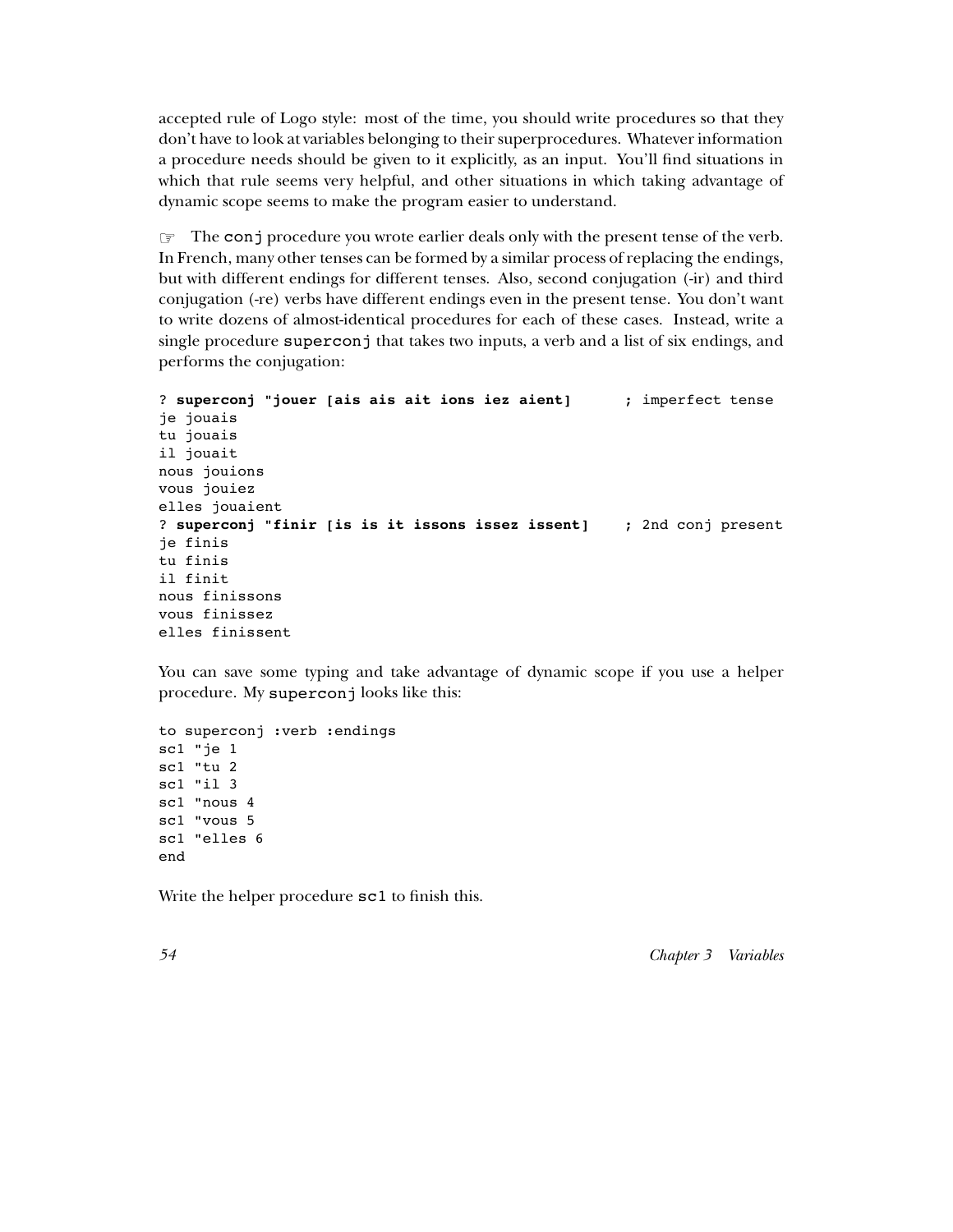#### **Changing the Value of a Variable**

It is possible for a procedure to change the thing in a variable by using the make command. Make takes two inputs. The first input must be a word that is the name of a variable, just like the input to <code>thing.</code> <code>Make's</code> second input can be any datum. The effect of make is to make the variable named by its first input contain as its value the datum that is its second input, instead of whatever used to be its value. For example,

```
make "inner "y
```
would make the variable named  $\verb|inner|$  have the word  $\bm{y}$  as its value. (If there are two variables named inner, as is the case while bottom is running, it is the one in the lower-level procedure that is changed. This is the same as the rule for thing that we have already discussed.)

Suppose a procedure has variables named  $o1d$  and new and you want to copy the thing in  $\mathsf{old}$  into new. You could say

```
make "new thing "old
or use the abbreviation
```
make "new :old

difference is that the first input to make is the *name* of the variable we want to change (new), while the second input to make is, in this example, the *value* of a variable (old), quotation mark is used to refer to new and a colon is used to refer to old. They think to itself, not invoke a procedure named new or old, the word must be quoted. The which we get by invoking <code>thing</code>. Since you understand all this, you won't get upset. You for the second" because you understand that the inputs to make can be computed with any expression you want! For example, we could copy **old**'s value into **new** this way: People who don't understand evaluation sometimes get very upset about the fact that a this is just mumbo-jumbo because they don't understand that a quotation mark is part of what the colon abbreviates! In both cases we are referring to the name of a variable. A variable name is a Logo word. To refer to a word in an instruction and have it evaluate also won't resort to magic formulas like "always use quote for the first variable and dots

```
make first [new old] thing last [new old]
```
*Changing the Value of a Variable 55*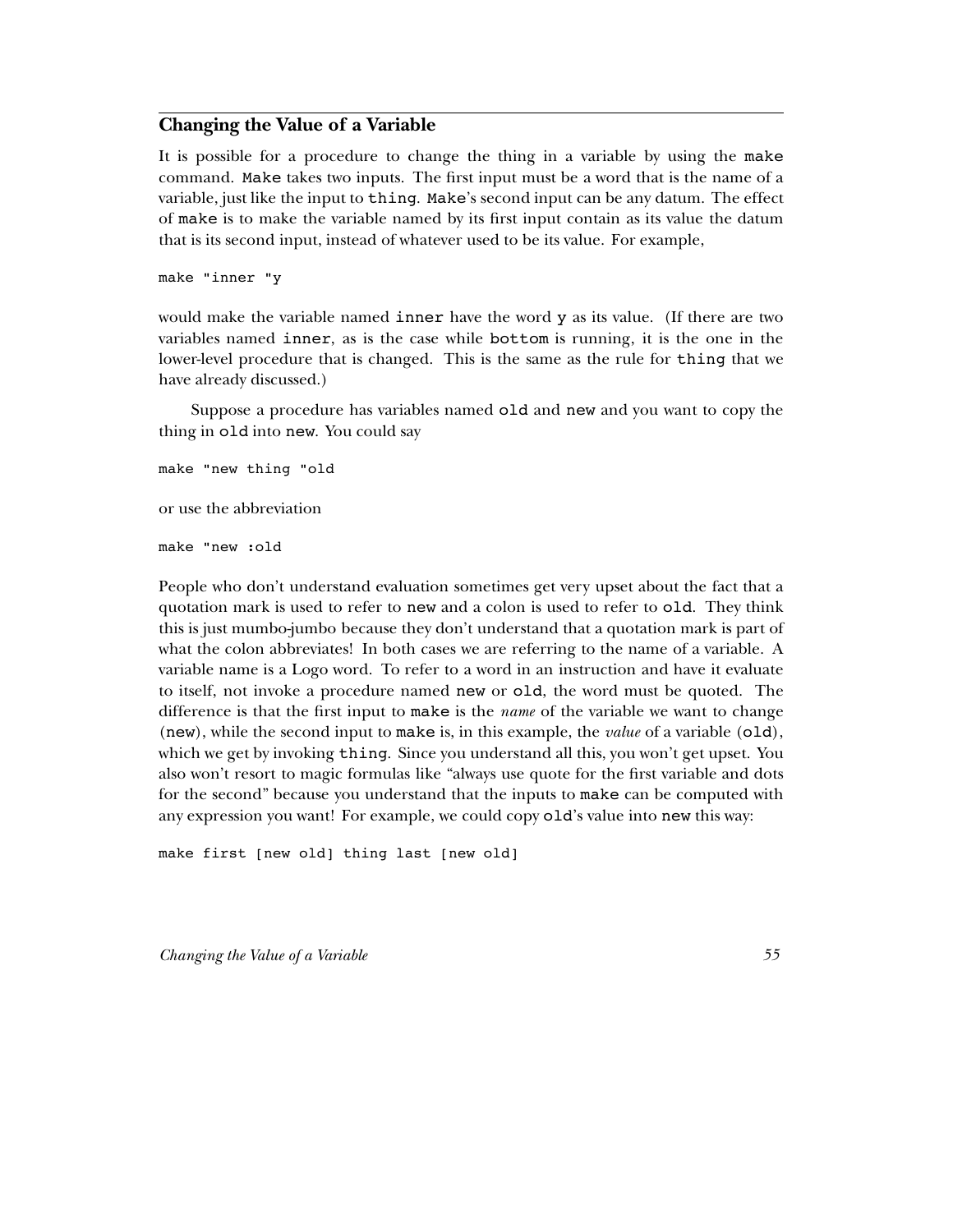This instruction contains neither a quotation mark nor a colon, but the inputs to make are exactly the same as they were in the earlier version.

superprocedures' variables. It is *extremely* rude for a procedure to change the values written a *modular* program, in which each piece can be understood separately. Earlier I mentioned that it is considered slightly rude for a procedure to read its of other procedures' variables! Perhaps you can see why that's so. If you're trying to read the definition of a procedure, and part way through that procedure it invokes a subprocedure, there is no clue to the fact that the subprocedure changes a variable. If you break this rule, it makes your program very hard to read because you have to read all the procedures at once. If each procedure deals only with its own variables, you have

#### **Global and Local Variables**

What if the first input to **make** isn't the name of an input to an active procedure? In other variable is a *global* variable. <code>Thing</code> looks at global variables if it can't find a local variable that a new variable is created that is *not* local to any procedure. The name for this kind of words, what if you try to assign a value to a variable that doesn't exist? What happens is with the name you want.

A local variable disappears when the procedure it belongsto finishes. Global variables don't belong to any procedure, so they stay around forever. This can be convenient, when you have a permanent body of information that several procedures must use. But it can also lead to problems if you are careless about what's in which variable. Local variables come and go with the procedures they belong to, so it's easy to avoid clutter when you use them. Global variables are more like old socks under the bed.

use global variables *at all* for the next few months. Please take my word for it. If you are a BASIC programmer, you've become accustomed to a language in which all variables are global. I've learned over the years that it's impossible, at this point in your career, for you to appreciate the profound effect that's had on your style of programming. Only after you've used procedural languages like Logo for quite a while will you understand. Meanwhile there is only one hope for you: you are not allowed to

which could just as well be local. To do this, you can use the local command. This invoked local, with that word as its name. For example, we can use local to rewrite the earlier converse example without needing the halves subprocedure: Sometimes it's convenient for a procedure to use a variable that is not an input, but command takes one input, a word. It creates a variable, local to the procedure that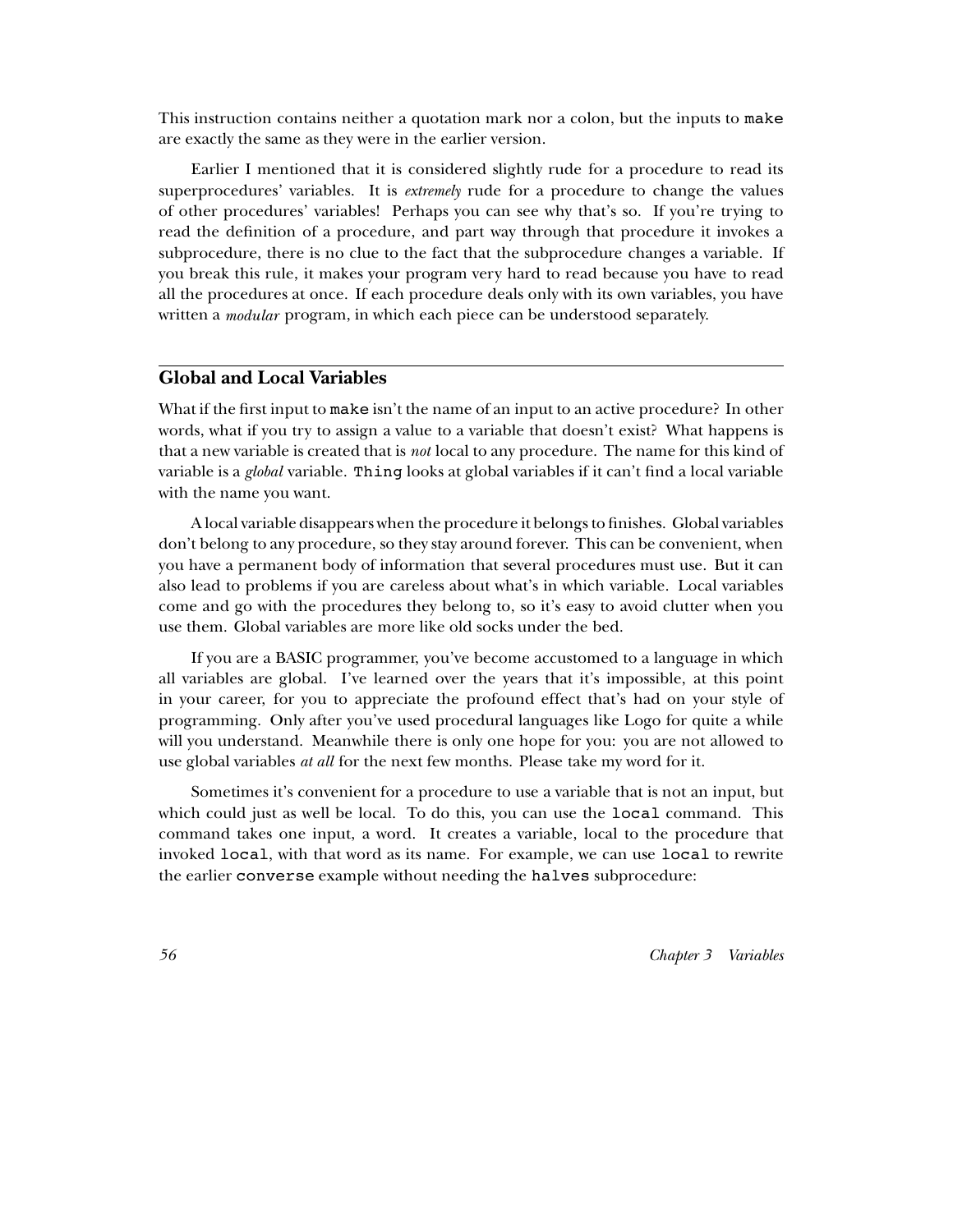```
to new.converse
local "name
print [Please type your full name.]
make "name readlist
print sentence [Your first name is] first :name
print sentence [Your last name is] last :name
end
```
The instruction that invokes  $local can be anywhere in the procedure before the variable$ is given a value with make. It's traditional, though, to put local instructions at the beginning of a procedure.

The same procedure would work even without the local, but then it would create a global variable named name. It's much neater if you can avoid leaving unnecessary global variables around, so you should use <code>local</code> unless there is a reason why you really need a global variable.

## **Indirect Assignment**

Earlier I showed you the example

```
make first [new old] thing last [new old]
```
in which the first input to **make** was the result of evaluating a complex expression rather than an explicit quoted word in the instruction. But the example was kind of silly, used only to make the point that such a thing is possible.

Here are a couple of examples in which the use of a computed first input to make programming. First is the procedure increment: really makes sense. These are tricky examples; it may take a couple of readings before you see what I'm doing here. The technique I'm using is an advanced part of Logo

```
to increment :variable
make :variable (thing :variable)+1
end
```
To *increment* a variable means to add something to it, usually (as in this procedure) to add one to it. The input to increment is the name of a variable. The procedure adds 1 to that variable:

*Indirect Assignment 57*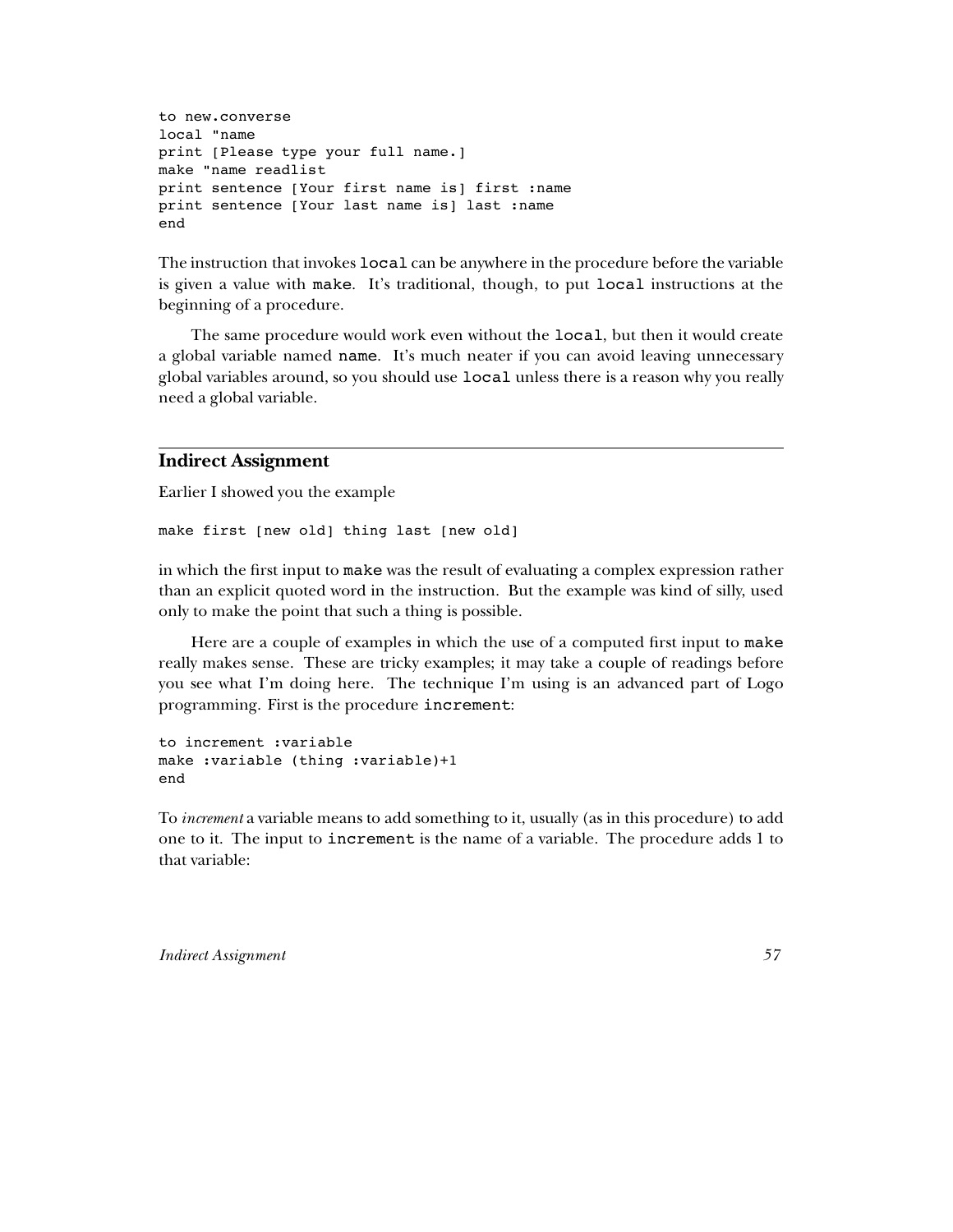```
make "count 12
?
print :count
?
increment "count
?
print :count
?
12
13
```
You may wonder what the point is. Why couldn't I just say

make "count :count+1

instead of the obscure make instruction I used? The answer is that if we have several variables in the program, each of which sometimes gets incremented, this technique allows a single procedure to be able to increment any variable. It's a kind of shorthand for something we might want to do repeatedly.

*another* variable. (In the example the value of variable is the word count.) It is that In the definition of increment, the first input to make is not "variable but rather : variable. Therefore, the word variable itself is not the name of the variable that is incremented. (To say that more simply, the variable named variable isn't incremented.) Instead the variable named **variable** contains as its value the name of second variable whose value is changed. (In the example : count was 12 and becomes 13.)

While reading increment, remember that in the second input to make,

thing :variable

is really an abbreviation for

thing thing "variable

value of **variable**. In other words this expression asks for the value of the variable whose name is itself the

As a second example suppose you're writing a program to play a game of Tic-Tac-Toe. The computer will play one side and a person can play the other side. The person gets to choose X or O (that is, going first or second). The choice might be made with procedures like these: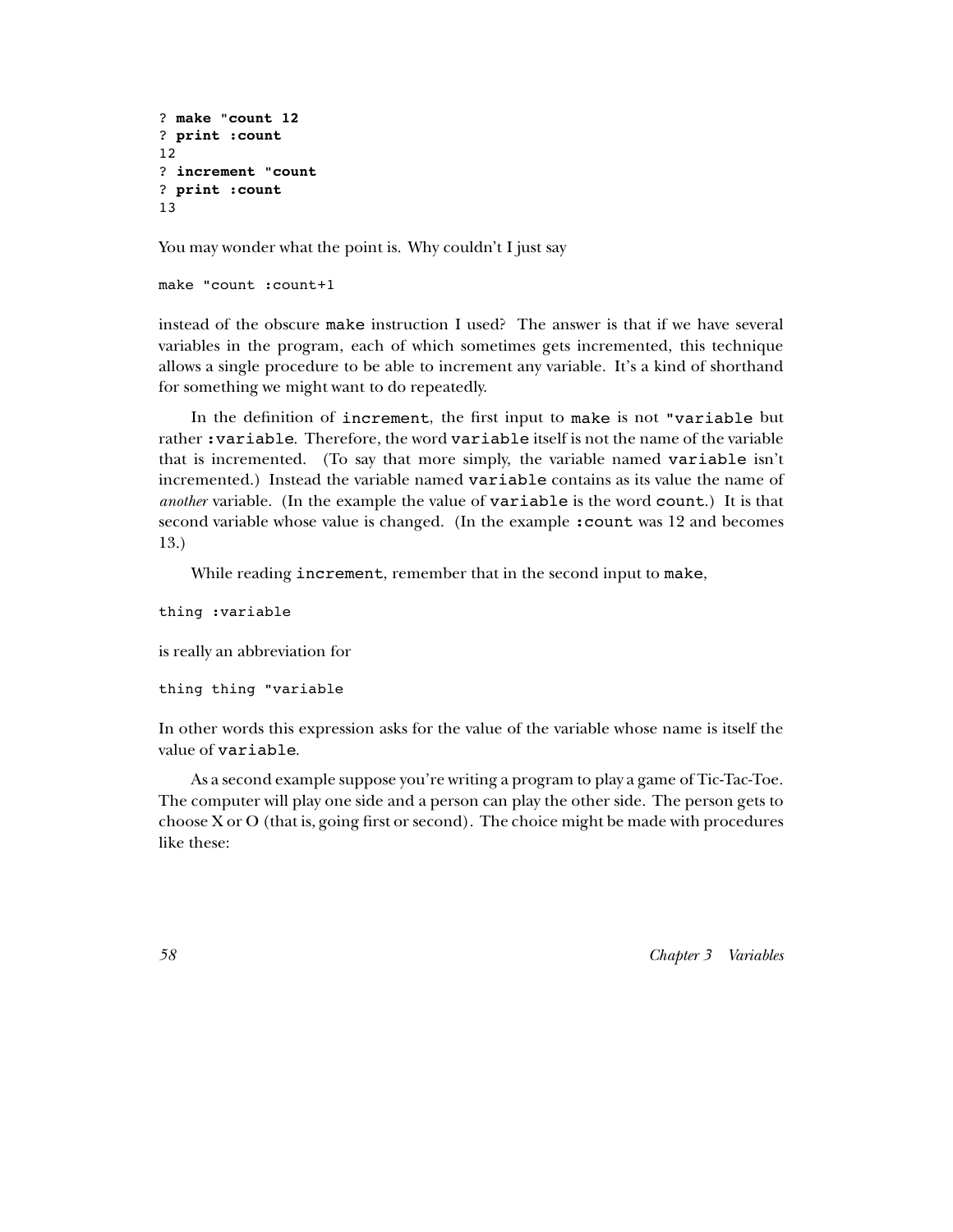```
to computer.first
make "computer "X
make "person "O
end
to person.first
make "person "X
make "computer "O
end
```
suppose we have two variables, <code>Xsquares</code> and <code>Osquares</code>, which contain lists of numbers Elsewhere in the program there will be a procedure that asks the person where he or she wants to move. Suppose the squares on the board are numbered 1 through 9, and corresponding to the squares marked X and O. Look at this procedure:

```
to person.move :square
make word :person "squares sentence :square thing word :person "squares
end
```
The input to person.move is the number of the square into which the person has asked to move. The first input to make is the expression

word :person "squares

If the person has chosen to move first, then  $\boldsymbol{:}$  person is the word **x**, and the value of this expression is the word  $X$ squares. If the person has chosen to move last, then: person is the word 0, and the value of the expression is the word 0squares. Either way, the expression evaluates to the name of the appropriate variable, into which the newly chosen square is appended.

*indirect assignment,* These are examples of which means assigning a value to a variable Most of the time you'll use an explicit quoted word as the first input to make. But the of the fact that the inputs to any procedure (including make) are evaluated before the whose name is computed by the program. This is an unusual, advanced technique. technique is a powerful one; many programming languages don't have this capability at all. In Logo it isn't something that had to be invented specially; it is a free consequence procedure is invoked.

#### **Functional Programming**

But don't get carried away with the flexibility of make. Another advanced Logo technique avoids the whole idea of changing the value of a variable. Any procedure that uses  $\mathtt{make}$ 

*Functional Programming 59*